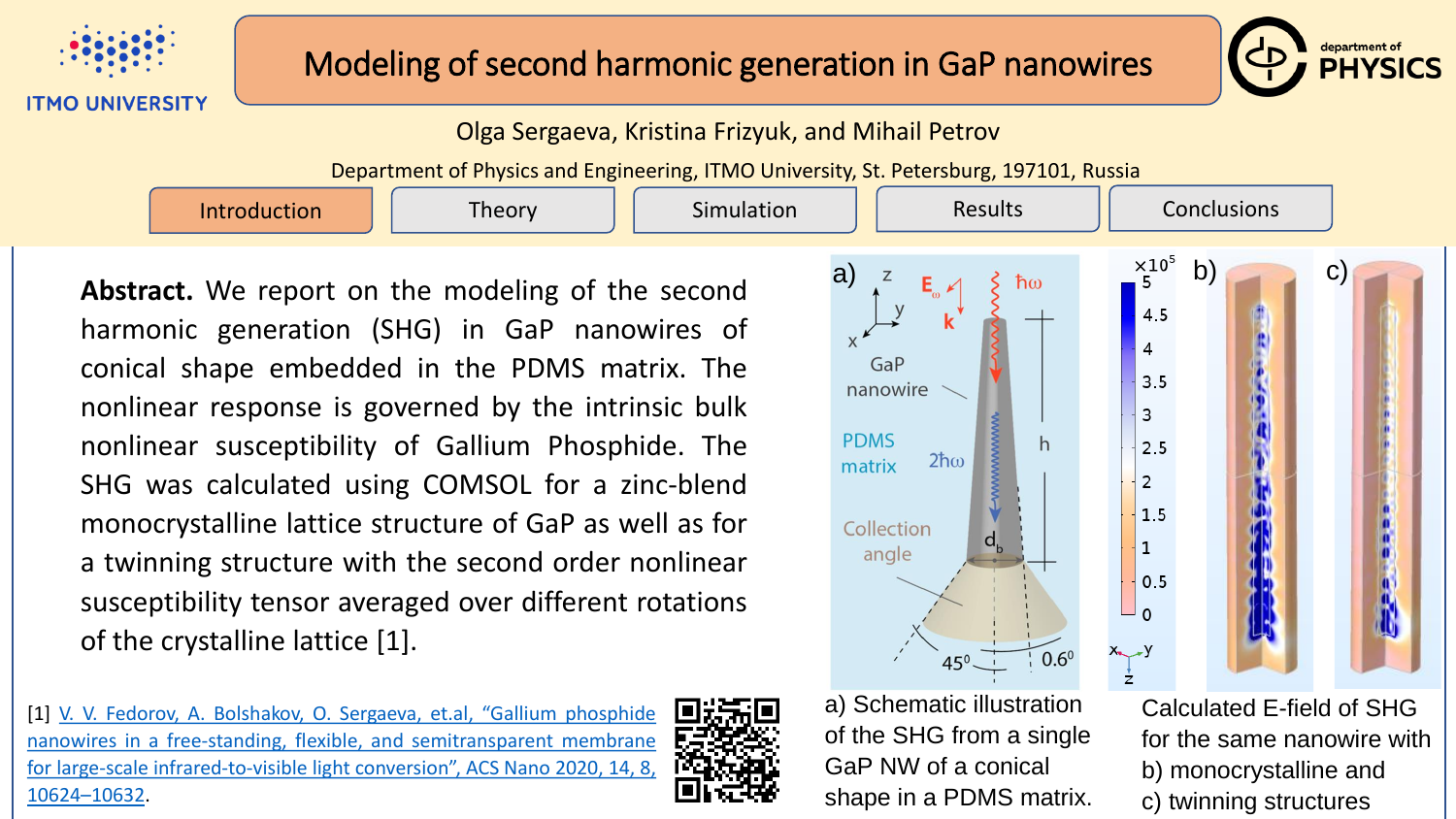[5] Phys. Rev. B 99, [075425](https://journals.aps.org/prb/abstract/10.1103/PhysRevB.99.075425) (2019).



Introduction  $\begin{vmatrix} 1 & \text{Theory} & 1 \end{vmatrix}$  Simulation  $\begin{vmatrix} 1 & \text{Results} & 1 \end{vmatrix}$  Conclusions The second order induced nonlinear polarization:  $P(2\omega) = \varepsilon_0 \widehat{\chi}^{(2)} E(\omega) E(\omega)$ The polarization for the [100] structure:  $\begin{pmatrix} P_{x}^{2\omega} \\ P_{y}^{2\omega} \\ P_{z}^{2\omega} \end{pmatrix} = 2\varepsilon_0 \chi^{(2)} \begin{pmatrix} E_{y}^{\omega} E_{z}^{\omega} \\ E_{x}^{\omega} E_{z}^{\omega} \\ E_{y}^{\omega} E_{y}^{\omega} \end{pmatrix}$  $(b)$ The polarization tensor for the [111] twinning structure:<br>  $\begin{pmatrix} P_{x}^{2\omega} \\ P_{y}^{2\omega} \\ P_{z}^{2\omega} \end{pmatrix} = 2\varepsilon_0 \chi^{(2)} \begin{pmatrix} 0 & 0 & 0 & 0 & d_{15} & \pm d_{16} \\ \pm d_{21} & \pm d_{22} & 0 & d_{15} & 0 & 0 \\ d_{31} & d_{31} & d_{33} & 0 & 0 & 0 \end{pmatrix} \begin{pmatrix} E_{x}^$  $n \alpha \approx 0.6^\circ$  $100$  nm  $\sum_{t=1}^{n} D_{t}$  $111$  $D_{base}$ The polarization tensor for the averaged structure:<br>  $\begin{pmatrix} P_{2\omega}^{2\omega} \\ P_{2\omega}^{2\omega} \\ P_{2\omega}^{2\omega} \end{pmatrix} = 2\varepsilon_0 \chi^{(2)} \begin{pmatrix} 0 & 0 & 0 & 0 & d_{15} & 0 \\ 0 & 0 & 0 & d_{15} & 0 & 0 \\ d_{31} & d_{31} & d_{33} & 0 & 0 & 0 \end{pmatrix} \begin{pmatrix} E_{\omega}^{\omega} E_{\omega}^{\omega} \\ E$  $µm$ Si [1] ACS Nano 2020, 14, 8, 10624–[10632.](https://pubs.acs.org/doi/10.1021/acsnano.0c04872)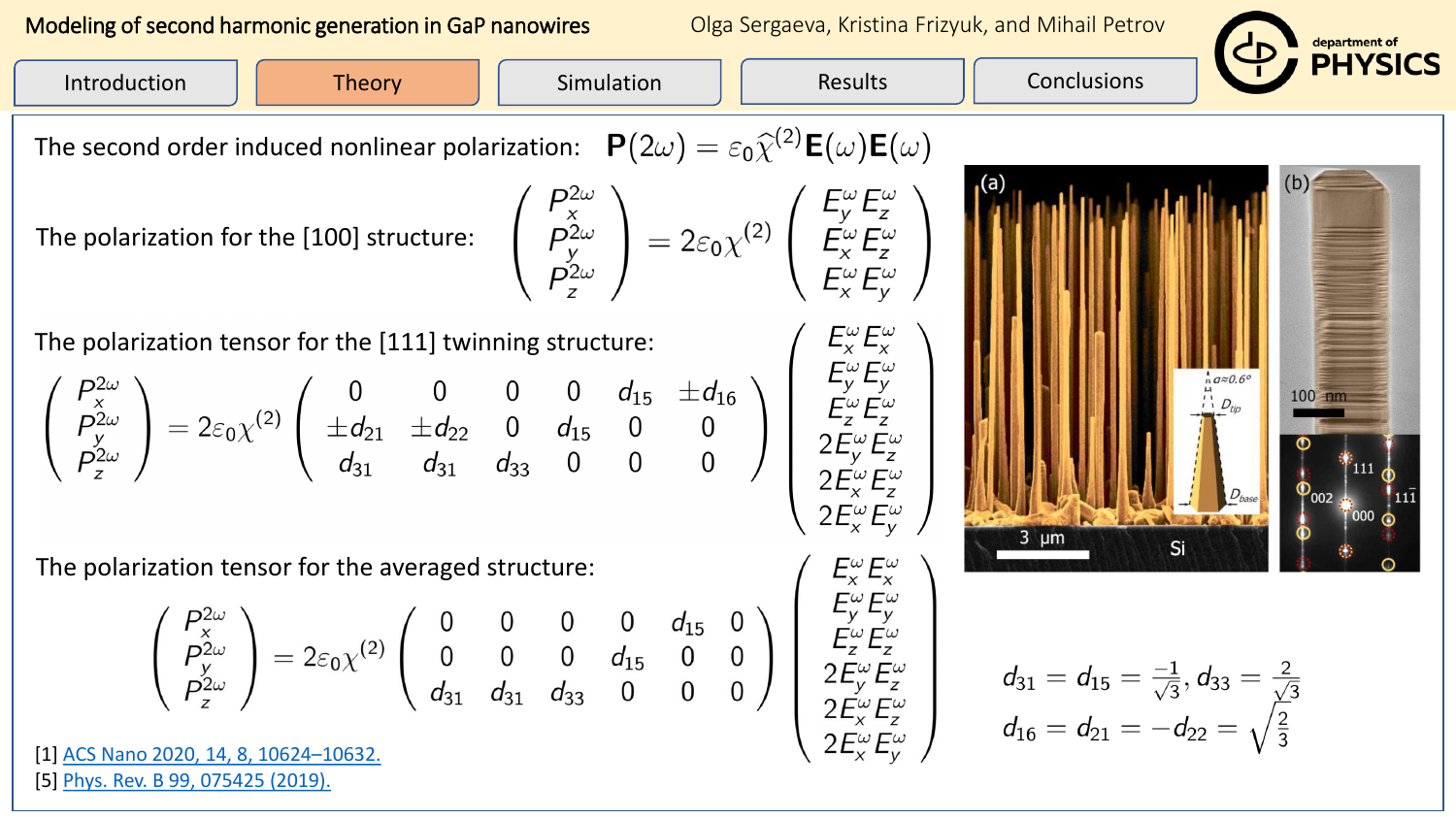Introduction | Theory | Simulation | Results | Conclusions





We model [1] the second harmonic generation in 3 μm-long GaP nanowires of conical shape with different diameters embedded in the PDMS matrix using COMSOL Multiphysics. Gallium Phosphide is a noncentrosymmetric material with second order nonlinear susceptibility  $\chi^{(2)}$  ~ 70 pm/V allowing bulk SHG; it has a high refractive index and broad transparency range [2-5]. The modeling includes the numerical simulation of the plane wave scattering at the fundamental wavelength followed by the simulation of SHG based on the calculation of induced by  $\chi^{(2)}$  second-order polarization [5]. For the SHG calculation, we utilize second order nonlinear susceptibility tensor  $\chi^{(2)}$  for a zinc-blend monocrystalline lattice structure of GaP as well as a twinning structure with the tensor  $\chi^{(2)}$ averaged over different rotations of the crystalline lattice.

[1] V. V. Fedorov, A. Bolshakov, O. Sergaeva, et.al, "Gallium phosphide nanowires in a free-standing, flexible, and semitransparent membrane for large-scale [infrared-to-visible](https://pubs.acs.org/doi/10.1021/acsnano.0c04872) light conversion", ACS Nano 2020, 14, 8, 10624–10632.

[2] L. Carletti, A. Locatelli, D. Neshev, and C. De Angelis, "Shaping the Radiation Pattern of [Second-Harmonic](https://pubs.acs.org/doi/abs/10.1021/acsphotonics.6b00050) Generation from AlGaAs Dielectric Nanoantennas", ACS Photonics 3 (8), 1500-1507 (2016).

[3] R. Sanatinia, M. Swillo, S. Anand, "Surface [Second-Harmonic](https://pubs.acs.org/doi/abs/10.1021/nl203866y) Generation from Vertical GaP Nanopillars", Nano Lett. 12 (2), 820–826 (2012).

[4] J. Cambiasso, "Bridging the gap between dielectric [nanophotonics](https://pubs.acs.org/doi/10.1021/acs.nanolett.6b05026) and the visible regime with effectively lossless gallium phosphide antennas", Nano Lett. 17 (2), 1219-1225 (2017). [5] K. Frizyuk, I. Volkovskaya, D. Smirnova, A. Poddubny, and M. Petrov, "Second-harmonic generation in Mieresonant dielectric nanoparticles made of [noncentrosymmetric](https://journals.aps.org/prb/abstract/10.1103/PhysRevB.99.075425) materials", Phys. Rev. B 99, 075425 (2019).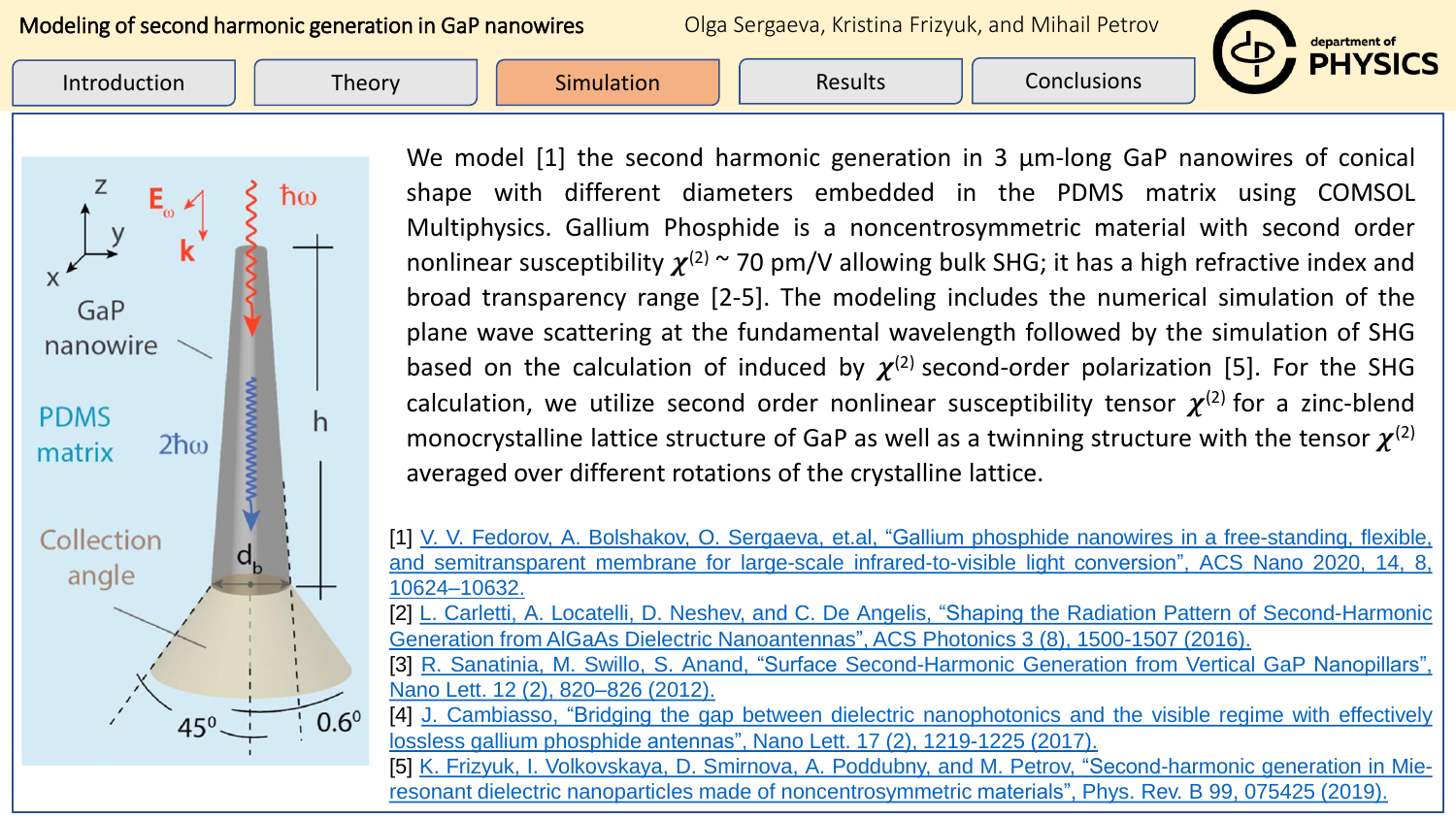



a) Red line: calculated scattering efficiency for GaP nanowire tapered with an angle of 0.6°, with bottom diameter 100 nm, and height 3 μm

Blue and **black** lines: SHG efficiency for the same nanowire with monocrystalline and **twinning** structures

Calculated E-field of SHG for the same nanowire with

b) monocrystalline and c) twinning structures

The second harmonic resonances correspond to the resonances at the fundamental wavelength, which emerge due to the excitation and constructive interference of the Fabry-Perot modes propagating along the nanowire. Also, the SHG is modulated by the phase-matching conditions.

Both monocrystalline and twinning structured Gallium Phosphide single nanowires demonstrate high second harmonic generation efficiency (see Fig.). The arrays of such GaP nanowires embedded in PDMS membrane allow very efficient second harmonic generation, which was explored experimentally [1].

[1] V. V. Fedorov, A. Bolshakov, O. Sergaeva, et. al

ACS Nano 2020, 14, 8, 10624-1063

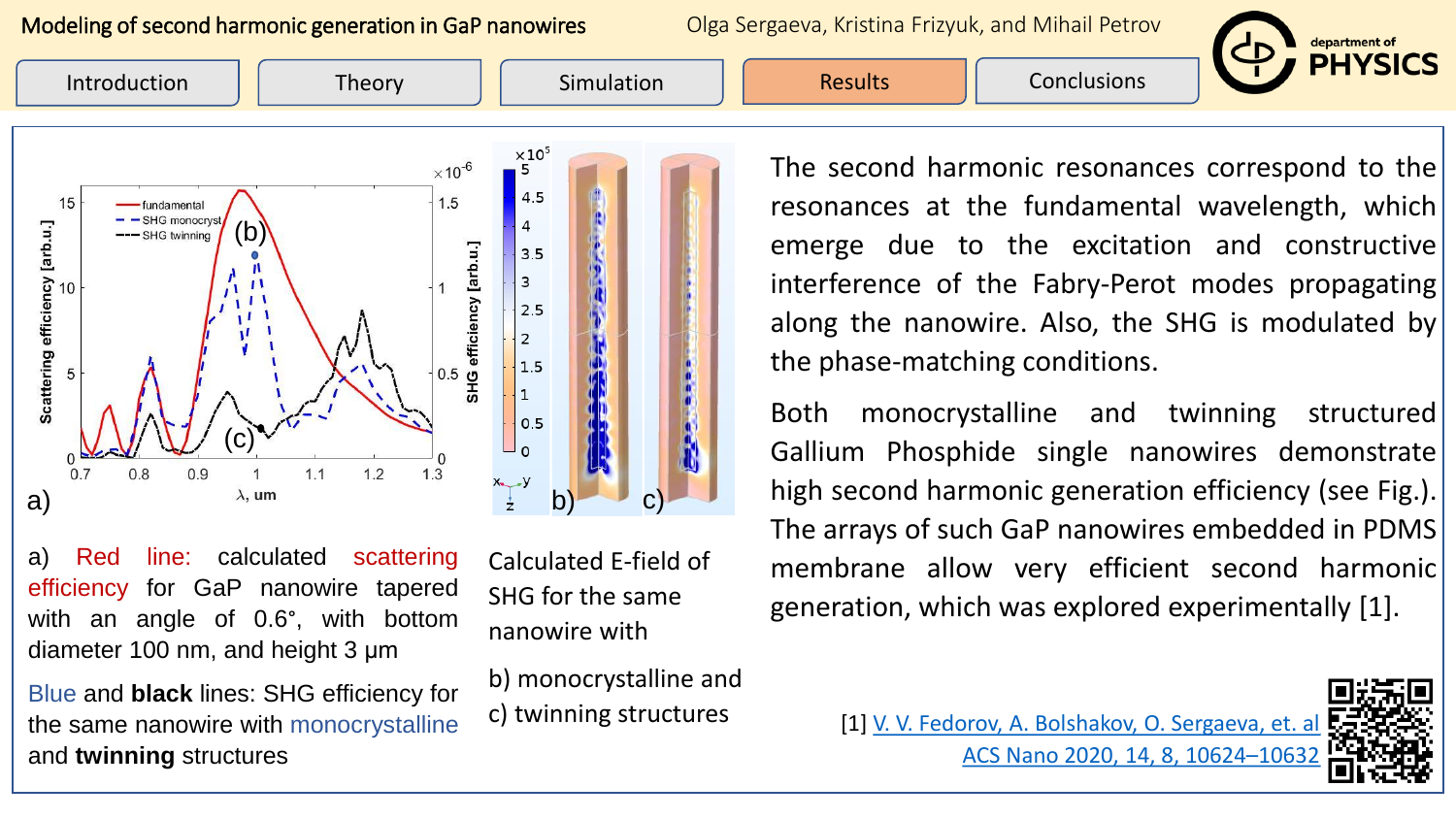

We report on the efficient second-harmonic generation in a free-standing GaP nanowire array encapsulated in a PDMS membrane. Light coupling with optical resonances and field confinement in the nanowires together with high nonlinearity of GaP material yield a strong second-harmonic signal and efficient near-infrared (800-1200 nm) to visible upconversion.

**Contacts**

E-mail: [o.sergayeva@metalab.ifmo.ru](mailto:o.sergayeva@metalab.ifmo.ru?subject=metanano%20poster)

[ACS Nano 2020, 14, 8, 10624](https://pubs.acs.org/doi/10.1021/acsnano.0c04872)–10632.